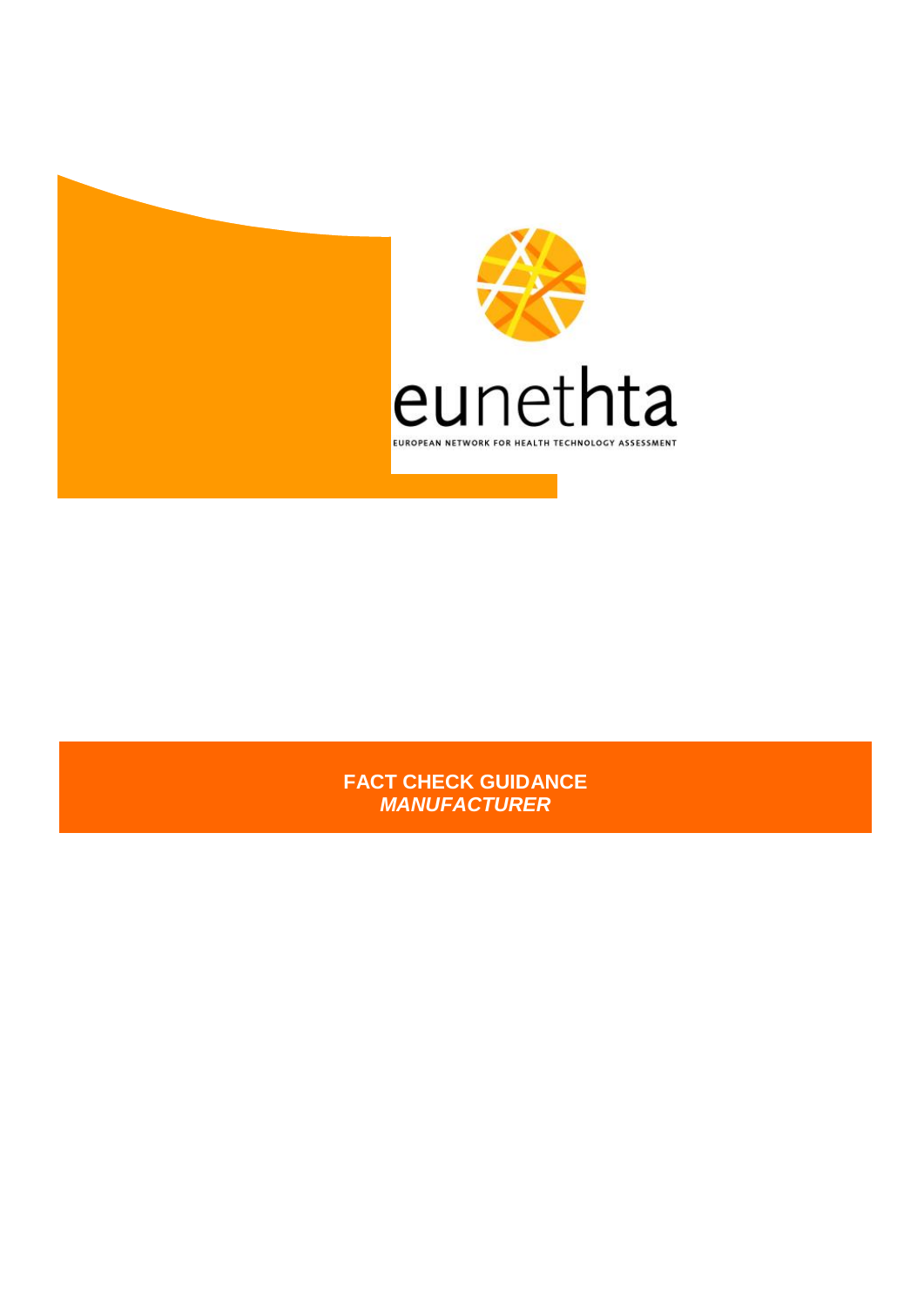# **TABLE OF CONTENTS**

| 1 OBJECTIVE OF THIS FACTUAL ACCURACY CHECK GUIDANCE DOCUMENT4 |  |
|---------------------------------------------------------------|--|
|                                                               |  |
|                                                               |  |

# **VERSION HISTORY**

| <b>Version</b> | Date          | <b>Description</b>                                                              |
|----------------|---------------|---------------------------------------------------------------------------------|
| V1.0           | December 2018 | <b>Fact Check Guidance Document</b><br>Publically available since March<br>2020 |
|                |               |                                                                                 |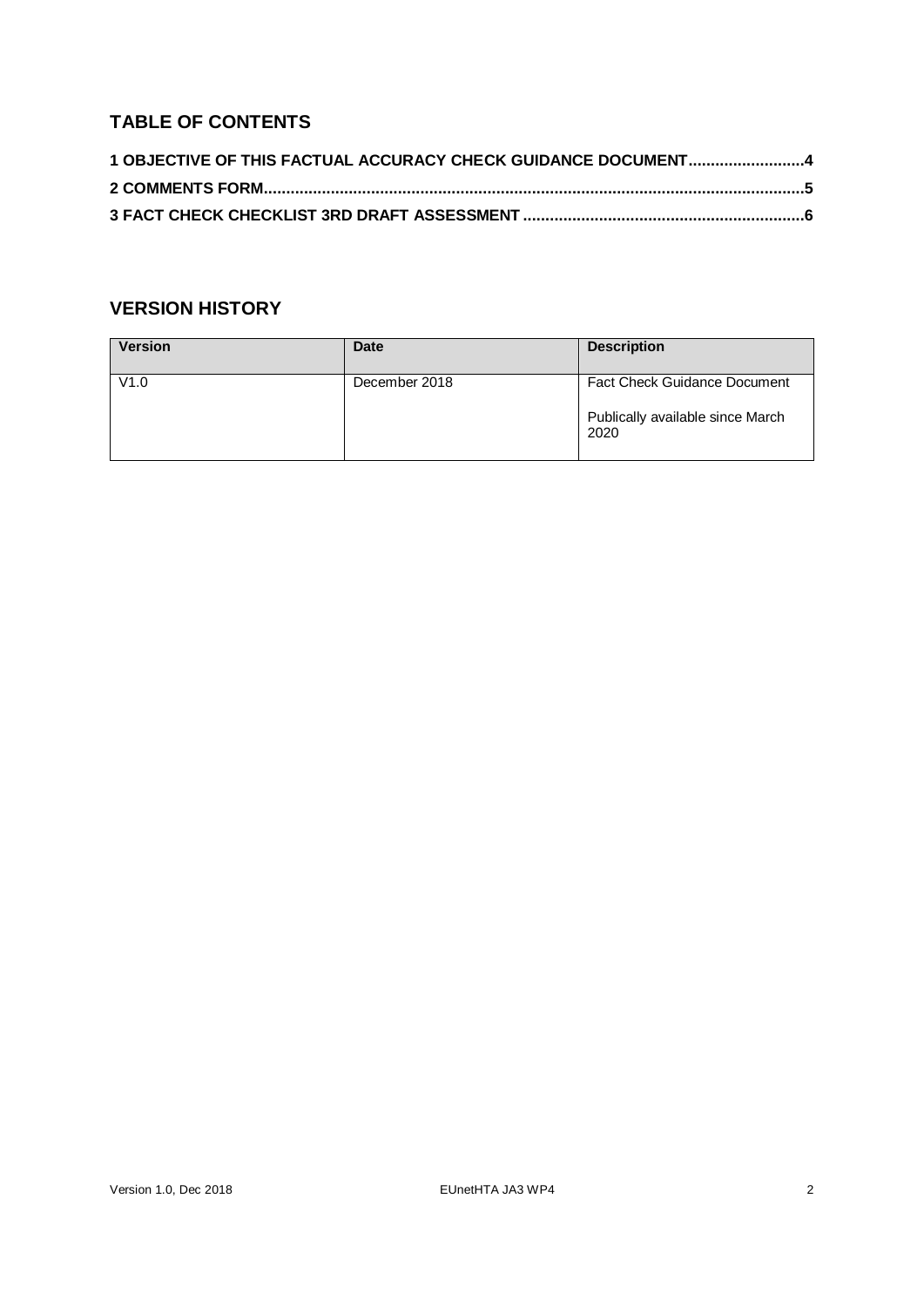

# **LIST OF ABBREVIATIONS**

| AT          | Authoring Team                               |
|-------------|----------------------------------------------|
| CoLP        | Co - Lead Partner                            |
| <b>HTA</b>  | Health Technology Assessment                 |
| <b>INN</b>  | International non-proprietary name           |
| JA3         | EUnetHTA Joint Action 3                      |
| (p)MAH      | (prospective) Marketing authorization holder |
| <b>PM</b>   | Project manager EUnetHTA WP4 CoLP            |
| <b>PTJA</b> | <b>Pharmaceutical Joint Assessment</b>       |
| <b>WP</b>   | Work Package                                 |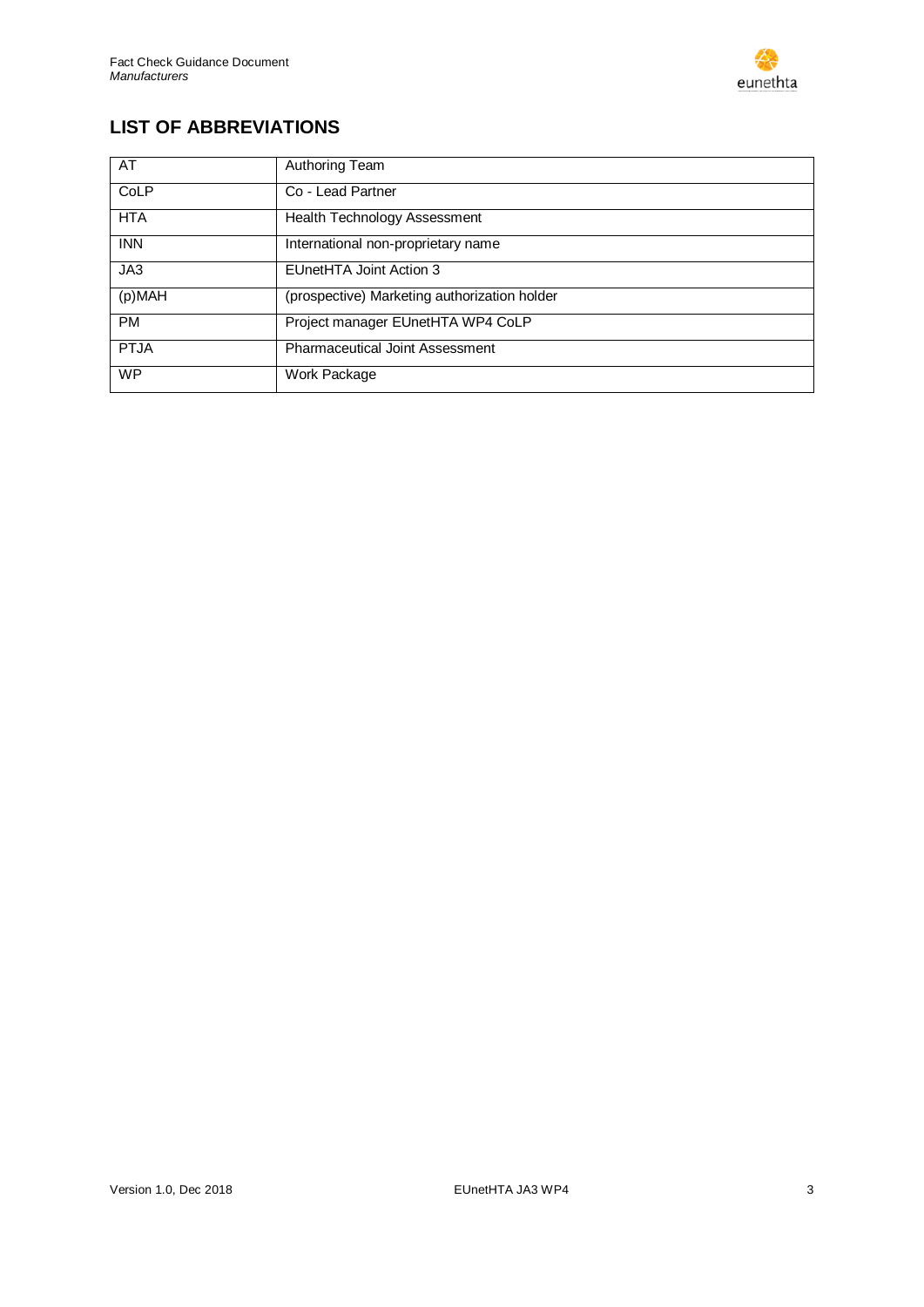

## <span id="page-3-0"></span>**1 OBJECTIVE OF THIS FACTUAL ACCURACY CHECK GUIDANCE DOCUMENT**

This factual accuracy check guidance document is targeted at (prospective) Marketing Authorisation Holders (pMAH) who have submitted a compound for a Pharmaceutical Joint Assessment (PTJA) within Joint Action 3 and for which the factual accuracy check will be included. This document includes the comments form, fact check checklist for the third draft assessment and e-mail templates. Although not obligatory, the pMAH is advised to follow new/updated procedures, tools and/or templates.

Each Authoring Team decides whether they want to include a factual accuracy check in their assessment. Such checks have been conducted in all Pharmaceutical Joint Assessments in JA3 so far.

The factual accuracy check takes place in parallel with the medical editing of the draft assessment report and takes 5 calendar days. Comments submitted after the deadline or in a different format will not be considered.

The (p)MAH can only comment on fact-related typos/mistakes (e.g. numbers). Please follow the guidance/checklist as presented in section [3.](#page-5-0)

Only comments within the scope of a factual accuracy check will be considered and answered by the Authoring Team. Comments that, according to EUnetHTA, do not belong to a factual accuracy check, will not be considered nor answered by the Authoring Team (AT). The comments made by the (p)MAH and the answers of the AT to the comments will be published on the EUnetTHA website at the same time EUnetHTA publishes the final JA report.

For further questions or comments you can reach out to the project management team of WP4 Pharmaceuticals [\(WP4\\_Pharmaceuticals@zinl.nl\)](mailto:WP4_Pharmaceuticals@zinl.nl).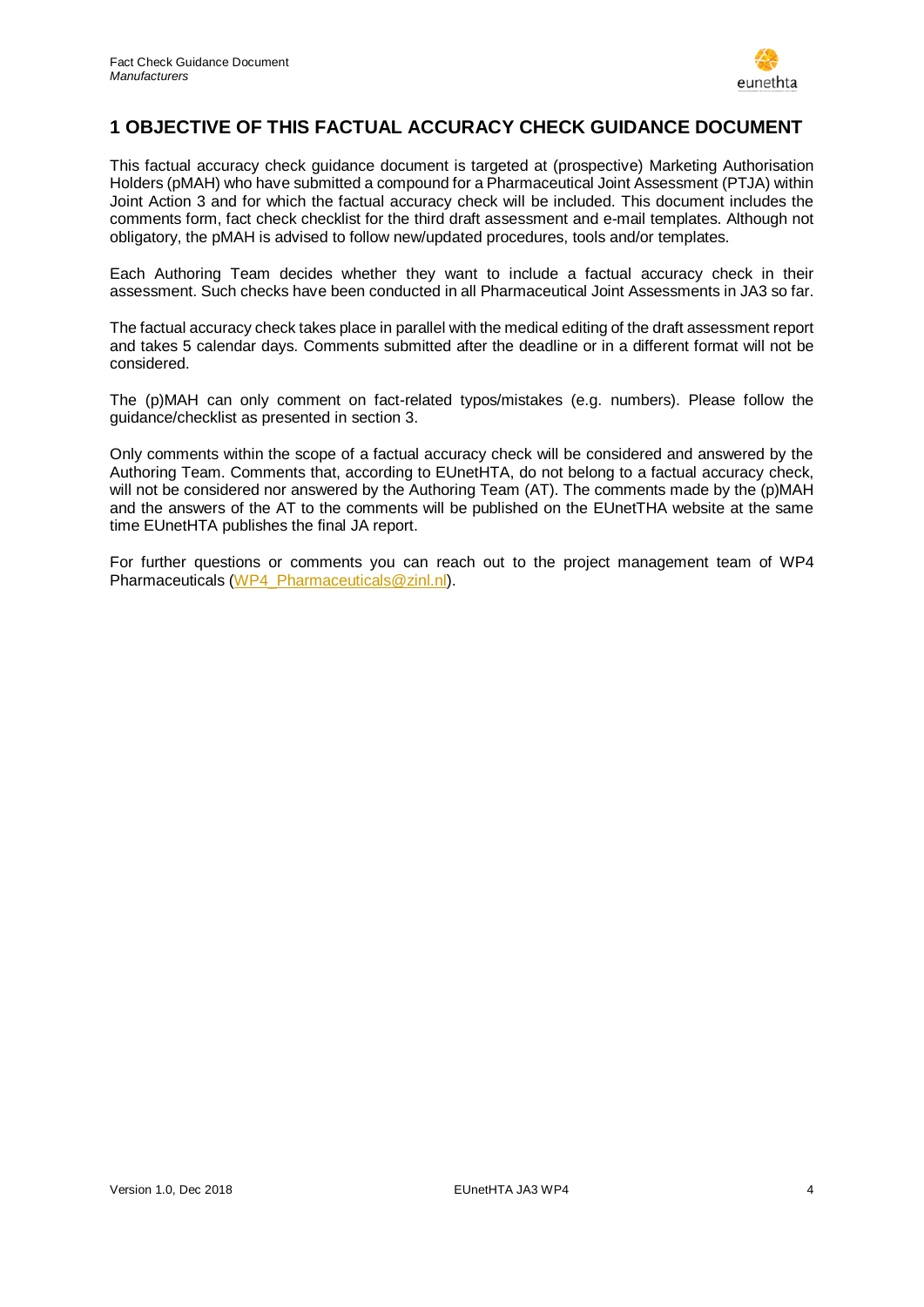

### **2 COMMENTS FORM**

Please note that the Project Manager will share the correct comment form at the start of the factual accuracy check with the (p)MAH. The form presented here is an example for information purposes.

### **EUnetHTA JA3 WP4 - Pharmaceuticals, Identifyer, assessment title Comments form for Market Authorisation Holders (MAH) – Fact Check Comments should be submitted not later than** *Weekday DD/MM/YYYY*

### **Please use see this form for submitting your comments to the project manager: e-mail address**

- 1. Please use the checklist for fact check and follow the instruction provided via e-mail when checking the document.
- 2. Please put each new comment in a new row.
- 3. Please insert the page number and section number to which your comment applies.
- 4. Please provide a description of your comment as specific as possible and provide a suggestion for amendment.
- 5. All comments (either on your own product or on the product of a competitor) must be validated by published sources (full reference).
- 6. Please **do not** comment on typos or wording as long as they do not lead to inaccuracy.

### **All comments will be formally responded to in a combined document that will be published on the EUnetHTA website, company names disclosed. Comments that are outside the scope of a fact check are neither considered nor answered by the authors.**

<span id="page-4-0"></span>

| <b>Comment</b><br>from<br><b>Insert your</b><br>company's<br>name | Page<br>number | Line or<br>section<br>number | Description of factual inaccuracy and proposed<br>amendment<br>Please insert each new comment in a new row. | <b>Character of comment</b><br>'major' <sup>a</sup> =1<br>'minor' <sup>b</sup> = 2<br>'linguistic' <sup>c</sup> =3<br>Please indicate your choice by writing the<br>according number in this field, e.g. for major<br>choose "1". | Authors' reply |
|-------------------------------------------------------------------|----------------|------------------------------|-------------------------------------------------------------------------------------------------------------|-----------------------------------------------------------------------------------------------------------------------------------------------------------------------------------------------------------------------------------|----------------|
|                                                                   |                |                              |                                                                                                             |                                                                                                                                                                                                                                   |                |
|                                                                   |                |                              |                                                                                                             |                                                                                                                                                                                                                                   |                |
|                                                                   |                |                              |                                                                                                             |                                                                                                                                                                                                                                   |                |
|                                                                   |                |                              |                                                                                                             |                                                                                                                                                                                                                                   |                |

• Please add extra rows as needed.

• a "major": the comment points to a highly relevant aspect and a thorough answer is expected from the author(s)

• b "minor": the comment does not necessarily have to be answered in a detailed manner

• c "linguistic": grammar, wording, spelling or comprehensibility, only if they lead to inaccuracy